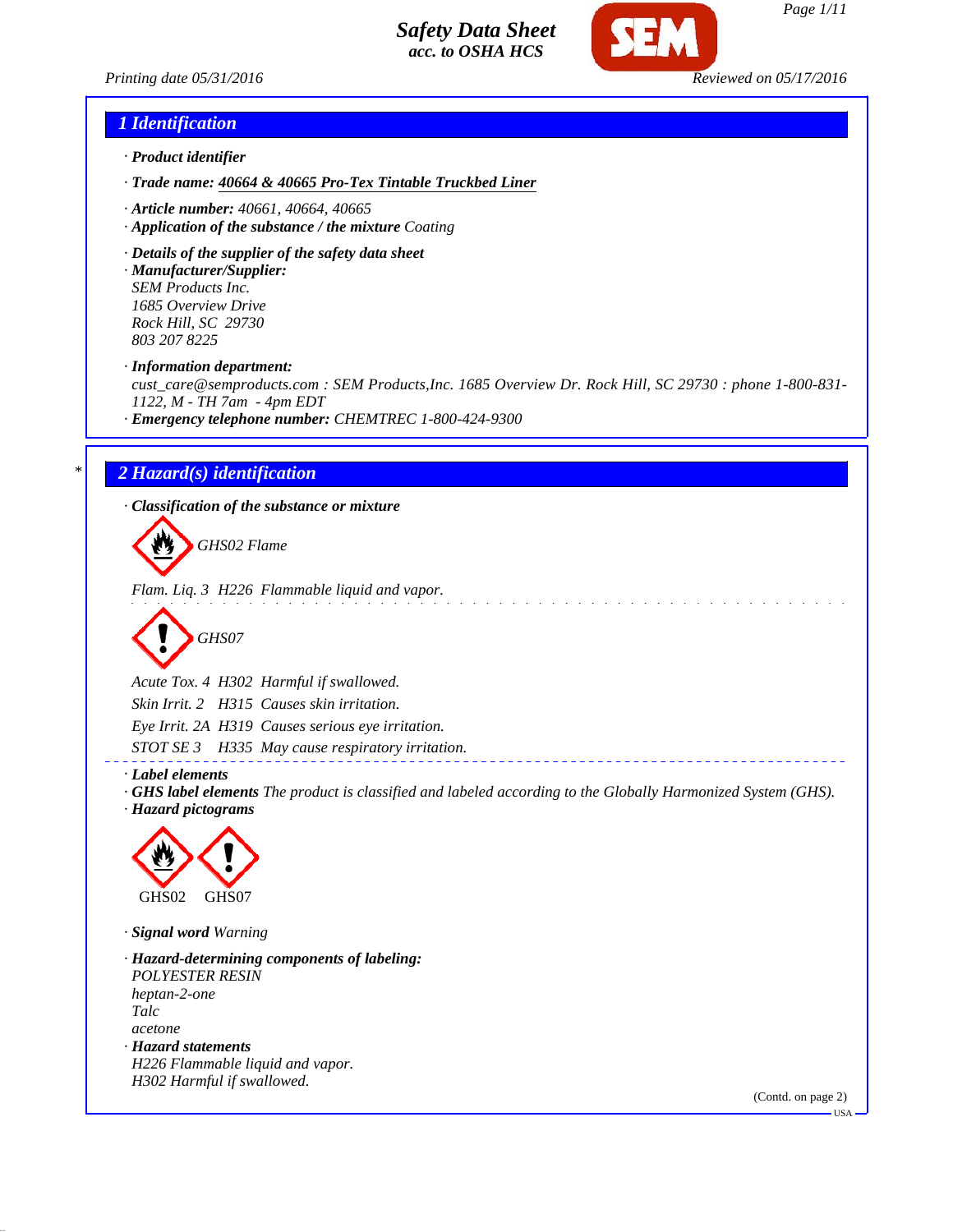*Printing date 05/31/2016 Reviewed on 05/17/2016*

**SEM** 

### *Trade name: 40664 & 40665 Pro-Tex Tintable Truckbed Liner*

|                              | (Contd. of page 1)                                                                                            |
|------------------------------|---------------------------------------------------------------------------------------------------------------|
| H315 Causes skin irritation. |                                                                                                               |
|                              | H319 Causes serious eye irritation.                                                                           |
|                              | H335 May cause respiratory irritation.                                                                        |
| · Precautionary statements   |                                                                                                               |
| P210                         | Keep away from heat/sparks/open flames/hot surfaces. No smoking.                                              |
| P <sub>241</sub>             | Use explosion-proof electrical/ventilating/lighting/equipment.                                                |
| P <sub>261</sub>             | Avoid breathing dust/fume/gas/mist/vapors/spray                                                               |
| P <sub>280</sub>             | Wear protective gloves / eye protection / face protection.                                                    |
| P <sub>240</sub>             | Ground/bond container and receiving equipment.                                                                |
| P <sub>242</sub>             | Use only non-sparking tools.                                                                                  |
| P243                         | Take precautionary measures against static discharge.                                                         |
| P <sub>264</sub>             | Wash thoroughly after handling.                                                                               |
| P <sub>270</sub>             | Do not eat, drink or smoke when using this product.                                                           |
| P271                         | Use only outdoors or in a well-ventilated area.                                                               |
|                              | P303+P361+P353 If on skin (or hair): Take off immediately all contaminated clothing. Rinse skin with water/   |
|                              | shower.                                                                                                       |
|                              | P305+P351+P338 If in eyes: Rinse cautiously with water for several minutes. Remove contact lenses, if present |
|                              | and easy to do. Continue rinsing.                                                                             |
| P321                         | Specific treatment (see on this label).                                                                       |
| $P301 + P312$                | IF SWALLOWED: Call a POISON CENTER/doctor if you feel unwell.                                                 |
| $P304 + P340$                | IF INHALED: Remove person to fresh air and keep comfortable for breathing.                                    |
| $P332 + P313$                | If skin irritation occurs: Get medical advice/attention.                                                      |
| $P337 + P313$                | If eye irritation persists: Get medical advice/attention.                                                     |
| P330                         | Rinse mouth.                                                                                                  |
| $P370 + P378$                | In case of fire: Use for extinction: CO2, powder or water spray.                                              |
| $P362 + P364$                | Take off contaminated clothing and wash it before reuse.                                                      |
| P <sub>405</sub>             | Store locked up.                                                                                              |
| $P403 + P233$                | Store in a well-ventilated place. Keep container tightly closed.                                              |
| $P403 + P235$                | Store in a well-ventilated place. Keep cool.                                                                  |
| <i>P501</i>                  | Dispose of contents/container in accordance with local/regional/national/international<br>regulations.        |

*· Classification system:*

*· NFPA ratings (scale 0 - 4)*

2 3  $\overline{0}$ *Health = 2 Fire = 3 Reactivity = 0*

*· HMIS-ratings (scale 0 - 4)*

 HEALTH FIRE  $\overline{REACTIVITY[0]}$  *Reactivity* = 0  $|2|$ 3 *Fire = 3 Health = 2*

- *· Other hazards*
- *· Results of PBT and vPvB assessment*
- *· PBT: Not applicable.*
- *· vPvB: Not applicable.*

(Contd. on page 3)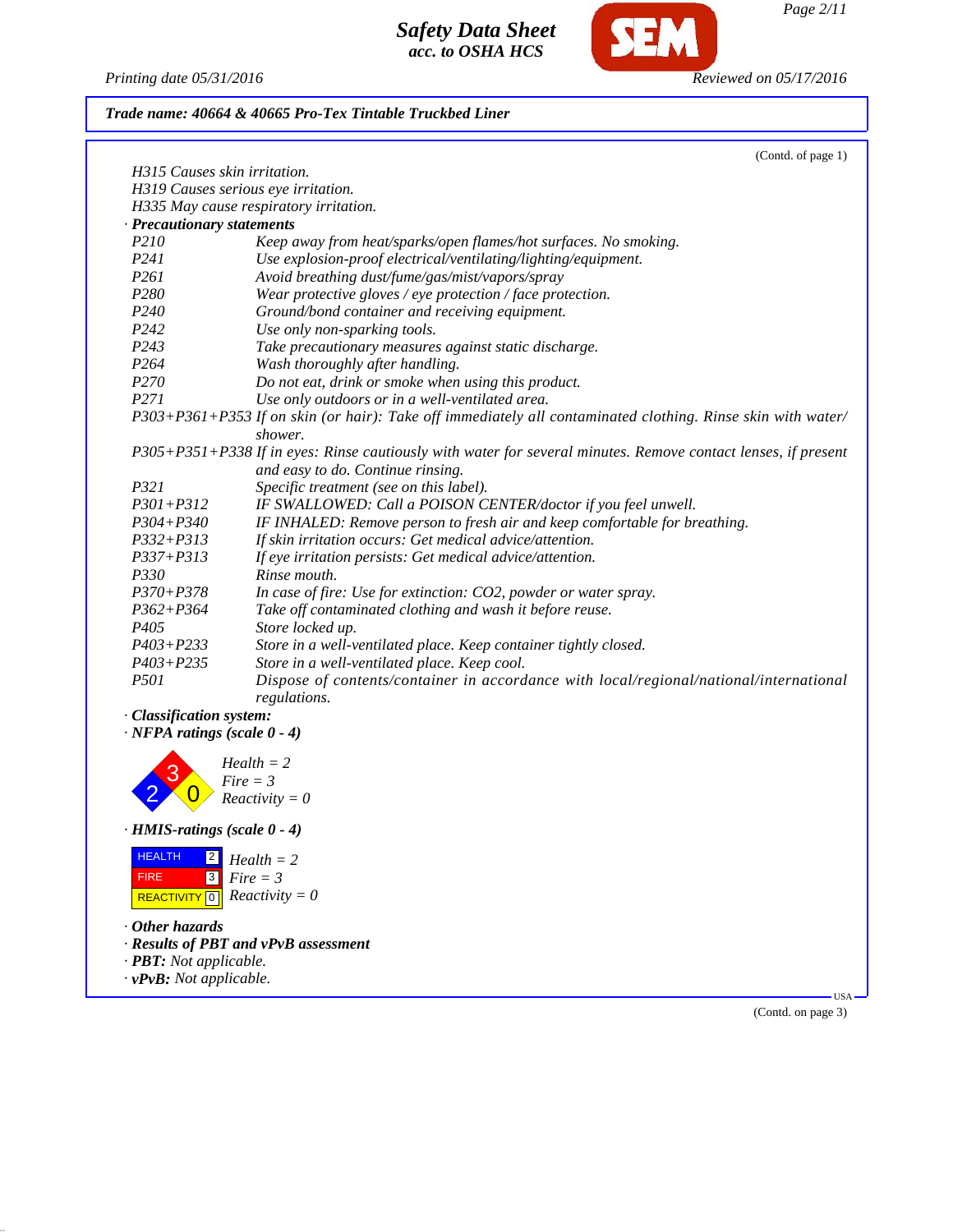



#### *Trade name: 40664 & 40665 Pro-Tex Tintable Truckbed Liner*

(Contd. of page 2)

#### *\* 3 Composition/information on ingredients*

*· Chemical characterization: Mixtures*

*· Description:*

*Mixture: consisting of the following components. Weight percentages*

| $\cdot$ Dangerous components: |                                       |             |
|-------------------------------|---------------------------------------|-------------|
| 14807-96-6 Talc               |                                       | $13 - 30\%$ |
|                               | <b>POLYESTER RESIN</b>                | $13 - 30\%$ |
| $67-64-1$ acetone             |                                       | $7 - 10\%$  |
|                               | $\overline{123-86-4}$ n-butyl acetate | $5 - 7\%$   |
|                               | $110-43-0$ heptan-2-one               | $1.5 - 5\%$ |
|                               | 763-69-9 ethyl 3-ethoxypropionate     | $1.5 - 5\%$ |
| 112945-52-5 SILICA            |                                       | $1 - 1.5\%$ |
|                               |                                       |             |

# *\* 4 First-aid measures*

#### *· Description of first aid measures*

- *· General information:*
- *Immediately remove any clothing soiled by the product.*

*Symptoms of poisoning may even occur after several hours; therefore medical observation for at least 48 hours after the accident.*

- *· After inhalation: In case of unconsciousness place patient stably in side position for transportation.*
- *· After skin contact: Immediately wash with water and soap and rinse thoroughly.*
- *· After eye contact:*

*Rinse opened eye for several minutes under running water. If symptoms persist, consult a doctor.*

- *· After swallowing: Immediately call a doctor.*
- *· Information for doctor:*
- *· Most important symptoms and effects, both acute and delayed No further relevant information available.*
- *· Indication of any immediate medical attention and special treatment needed*
- *No further relevant information available.*

## *\* 5 Fire-fighting measures*

- *· Extinguishing media*
- *· Suitable extinguishing agents:*
- *CO2, extinguishing powder or water spray. Fight larger fires with water spray or alcohol resistant foam.*
- *· For safety reasons unsuitable extinguishing agents: Water with full jet*
- *· Special hazards arising from the substance or mixture No further relevant information available.*
- *· Advice for firefighters*
- *· Protective equipment: No special measures required.*

### *\* 6 Accidental release measures*

- *· Personal precautions, protective equipment and emergency procedures Wear protective equipment. Keep unprotected persons away.*
- *· Environmental precautions: Do not allow to enter sewers/ surface or ground water.*

(Contd. on page 4)

 $-<sub>1</sub>$ ISA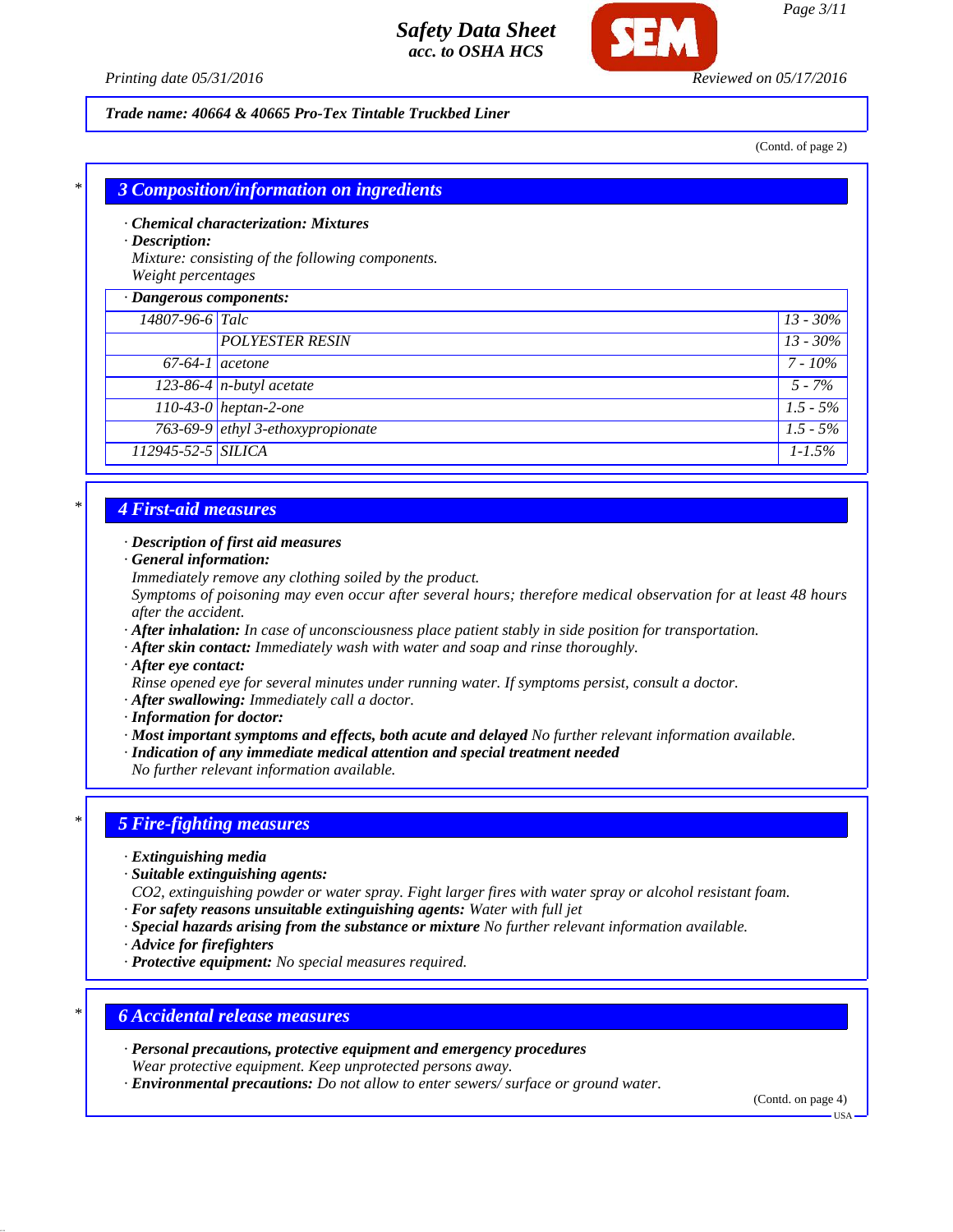*Printing date 05/31/2016 Reviewed on 05/17/2016*

## *Trade name: 40664 & 40665 Pro-Tex Tintable Truckbed Liner*

(Contd. of page 3)

*· Methods and material for containment and cleaning up: Absorb with liquid-binding material (sand, diatomite, acid binders, universal binders, sawdust). Dispose contaminated material as waste according to item 13. Ensure adequate ventilation.*

*· Reference to other sections See Section 7 for information on safe handling. See Section 8 for information on personal protection equipment. See Section 13 for disposal information.*

# *\* 7 Handling and storage*

#### *· Handling:*

#### *· Precautions for safe handling*

- *No special measures required. Ensure good ventilation/exhaustion at the workplace. Prevent formation of aerosols.*
- *· Information about protection against explosions and fires: Keep ignition sources away - Do not smoke. Protect against electrostatic charges.*
- *· Conditions for safe storage, including any incompatibilities*

#### *· Storage:*

- *· Requirements to be met by storerooms and receptacles: No special requirements.*
- *· Information about storage in one common storage facility: Not required.*
- *· Further information about storage conditions: Keep receptacle tightly sealed.*
- *· Specific end use(s) No further relevant information available.*

# *\* 8 Exposure controls/personal protection*

*· Additional information about design of technical systems: No further data; see item 7.*

*· Control parameters*

*· Components with limit values that require monitoring at the workplace:*

*The following constituents are the only constituents of the product which have a PEL, TLV or other recommended exposure limit.*

*At this time, the other constituents have no known exposure limits.*

| 67-64-1 acetone                                                                                                  |
|------------------------------------------------------------------------------------------------------------------|
| PEL Long-term value: $2400$ mg/m <sup>3</sup> , 1000 ppm                                                         |
| REL Long-term value: 590 mg/m <sup>3</sup> , 250 ppm                                                             |
| TLV Short-term value: $1187 \text{ mg/m}^3$ , 500 ppm<br>Long-term value: 594 mg/m <sup>3</sup> , 250 ppm<br>BEI |
| 123-86-4 n-butyl acetate                                                                                         |
| PEL Long-term value: $710 \text{ mg/m}^3$ , 150 ppm                                                              |
| REL Short-term value: $950$ mg/m <sup>3</sup> , 200 ppm<br>Long-term value: $710$ mg/m <sup>3</sup> , 150 ppm    |
| TLV Short-term value: $712 \text{ mg/m}^3$ , 150 ppm<br>Long-term value: $238 \text{ mg/m}^3$ , 50 ppm           |
| (Contd. on page 5)                                                                                               |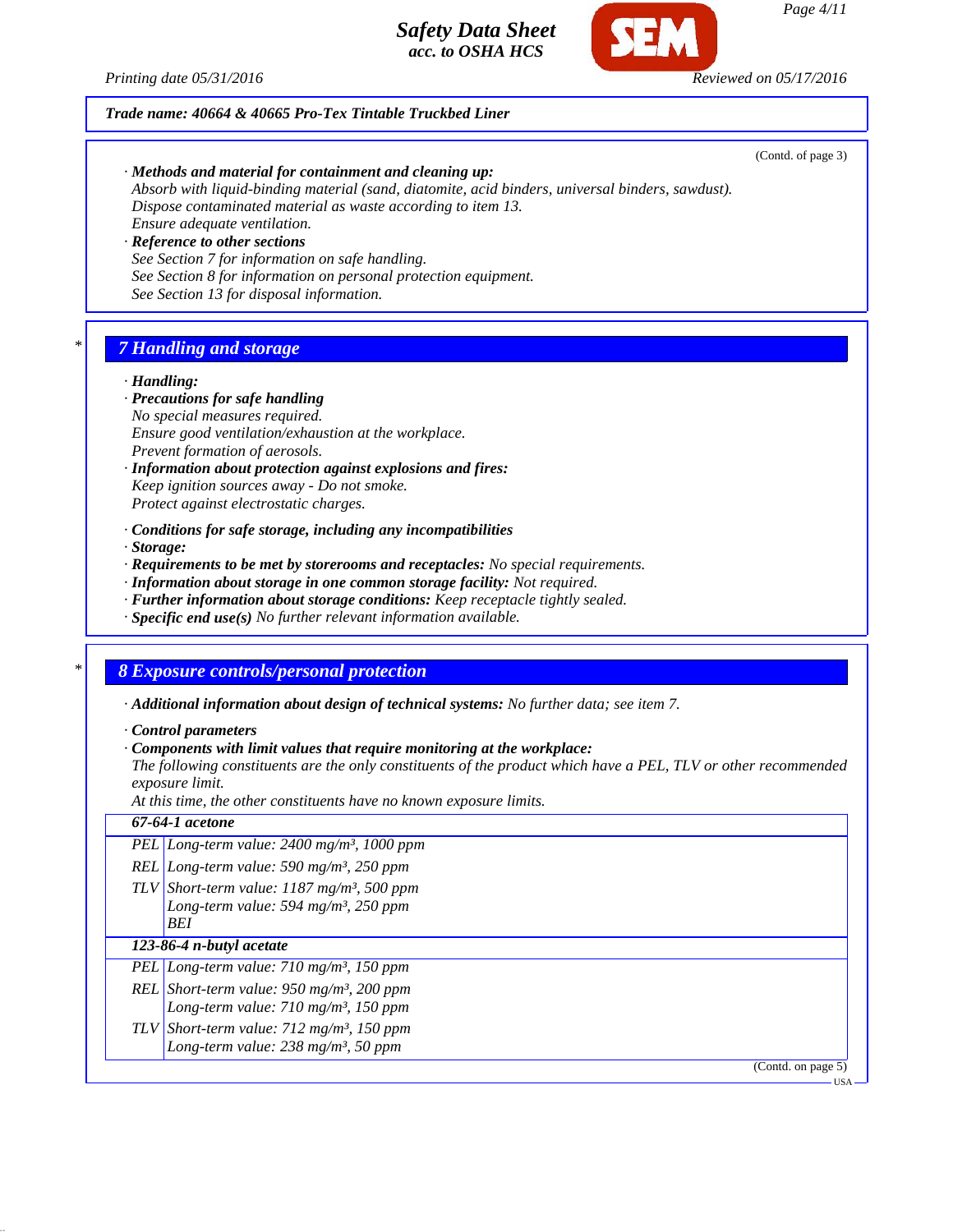*Printing date 05/31/2016 Reviewed on 05/17/2016*

#### *Trade name: 40664 & 40665 Pro-Tex Tintable Truckbed Liner*

*110-43-0 heptan-2-one*

*PEL Long-term value: 465 mg/m³, 100 ppm*

*REL Long-term value: 465 mg/m³, 100 ppm*

*TLV Long-term value: 233 mg/m³, 50 ppm*

*· Ingredients with biological limit values:*

*67-64-1 acetone*

*BEI 50 mg/L*

*Medium: urine Time: end of shift Parameter: Acetone (nonspecific)*

*· Additional information: The lists that were valid during the creation were used as basis.*

#### *· Exposure controls*

#### *· Personal protective equipment:*

#### *· General protective and hygienic measures:*

*Keep away from foodstuffs, beverages and feed. Immediately remove all soiled and contaminated clothing. Wash hands before breaks and at the end of work. Avoid contact with the eyes and skin.*

#### *· Breathing equipment:*

*In case of brief exposure or low pollution use respiratory filter device. In case of intensive or longer exposure use respiratory protective device that is independent of circulating air.*

#### *· Protection of hands:*

*Due to missing tests no recommendation to the glove material can be given for the product/ the preparation/ the chemical mixture.*

*Selection of the glove material on consideration of the penetration times, rates of diffusion and the degradation*



*The glove material has to be impermeable and resistant to the product/ the substance/ the preparation.*

*· Material of gloves*

*The selection of the suitable gloves does not only depend on the material, but also on further marks of quality and varies from manufacturer to manufacturer. As the product is a preparation of several substances, the resistance of the glove material can not be calculated in advance and has therefore to be checked prior to the application. · Penetration time of glove material*

*The exact break trough time has to be found out by the manufacturer of the protective gloves and has to be observed.*

*· Eye protection:*



*Tightly sealed goggles*

(Contd. on page 6)

USA

(Contd. of page 4)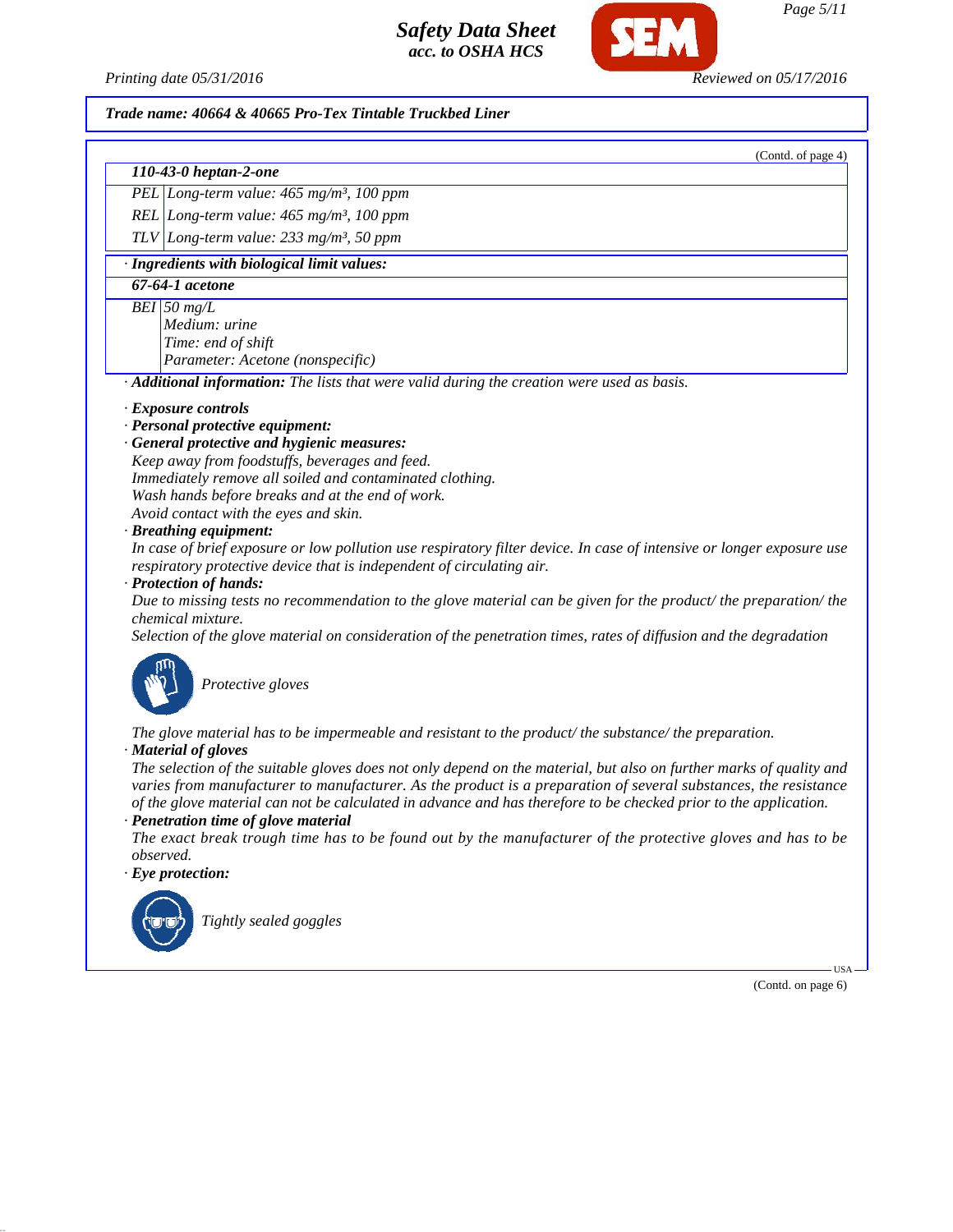

*Printing date 05/31/2016 Reviewed on 05/17/2016*

# *Trade name: 40664 & 40665 Pro-Tex Tintable Truckbed Liner*

(Contd. of page 5)

| · Information on basic physical and chemical properties    |                                                          |
|------------------------------------------------------------|----------------------------------------------------------|
| · General Information                                      |                                                          |
| $\cdot$ Appearance:                                        |                                                          |
| Form:                                                      | Liquid                                                   |
| Color:                                                     | According to product specification                       |
| $\cdot$ Odor:                                              | Characteristic                                           |
| · Odor threshold:                                          | Not determined.                                          |
| $\cdot$ pH-value:                                          | Not determined.                                          |
| Change in condition                                        |                                                          |
| <b>Melting point/Melting range:</b>                        | Undetermined.                                            |
| <b>Boiling point/Boiling range:</b>                        | Undetermined.                                            |
| · Flash point:                                             | 27 °C                                                    |
| · Flammability (solid, gaseous):                           | Not applicable.                                          |
| · Ignition temperature:                                    | 370 °C                                                   |
| · Decomposition temperature:                               | Not determined.                                          |
| · Auto igniting:                                           | Product is not selfigniting.                             |
| · Danger of explosion:                                     | In use, may form flammable/explosive vapour-air mixture. |
| · Explosion limits:                                        |                                                          |
| Lower:                                                     | Not determined.                                          |
| <b>Upper:</b>                                              | Not determined.                                          |
| · Vapor pressure:                                          | Not determined.                                          |
| $\cdot$ Density at 20 $\cdot$ C:                           | $1.22$ g/cm <sup>3</sup>                                 |
| · Relative density                                         | Not determined.                                          |
| · Vapor density                                            | Not determined.                                          |
| $\cdot$ Evaporation rate                                   | Not determined.                                          |
| · Solubility in / Miscibility with                         |                                                          |
| Water:                                                     | Not miscible or difficult to mix.                        |
| · Partition coefficient (n-octanol/water): Not determined. |                                                          |
| · Viscosity:                                               |                                                          |
| Dynamic:                                                   | Not determined.                                          |
| Kinematic:                                                 | Not determined.                                          |
| · Solvent content:                                         |                                                          |
| Organic solvents:                                          | 23.4 %                                                   |
| <b>VOC</b> content:                                        | 13.6%                                                    |
|                                                            | 195.8 g/l / 1.63 lb/gl                                   |
| Solids content:                                            | 76.4%                                                    |
| $·$ Other information                                      | No further relevant information available.               |

# *\* 10 Stability and reactivity*

*· Reactivity No further relevant information available.*

(Contd. on page 7)  $-<sub>USA</sub>$ 

*Page 6/11*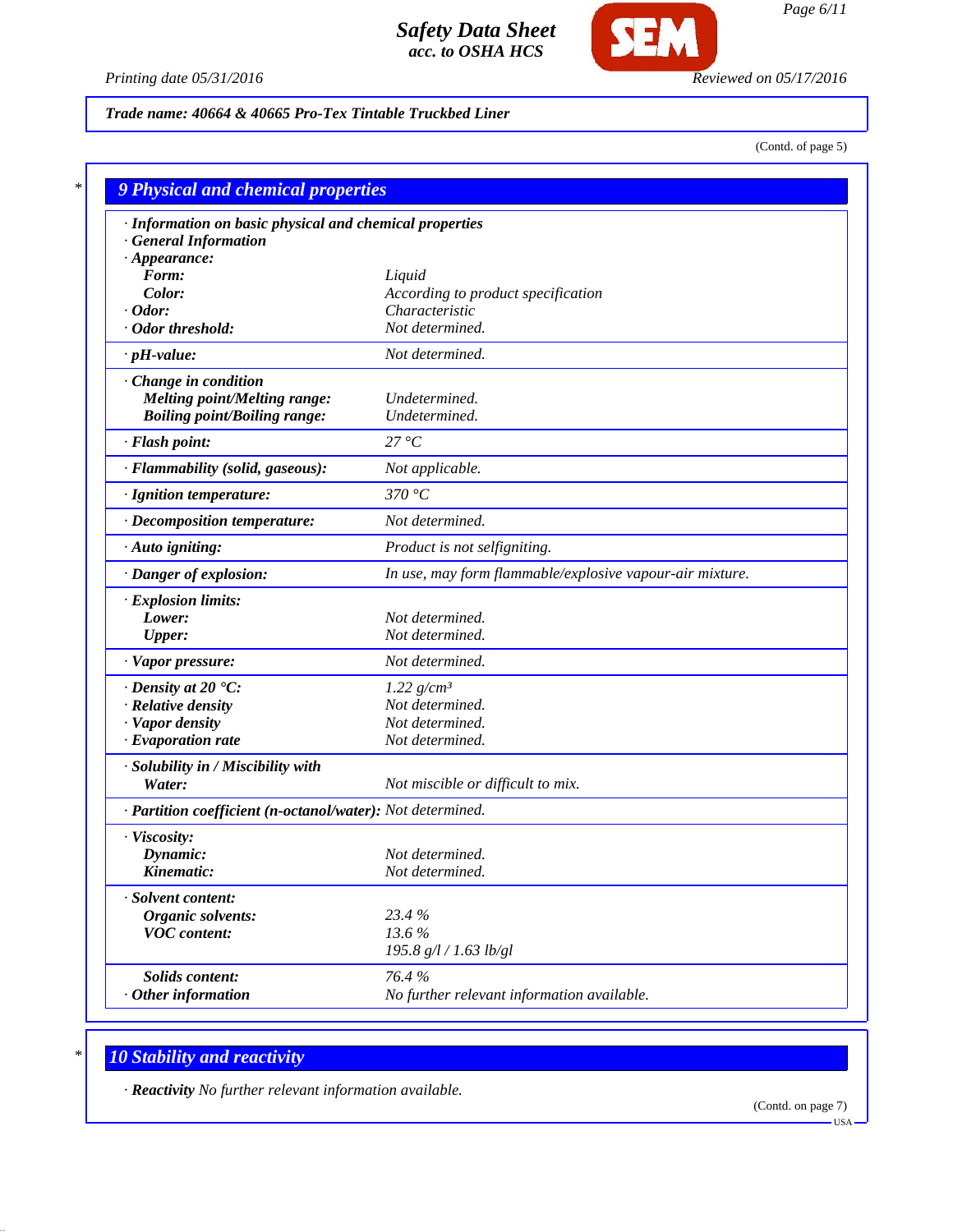

*Trade name: 40664 & 40665 Pro-Tex Tintable Truckbed Liner*

*· Chemical stability*

- *· Thermal decomposition / conditions to be avoided: No decomposition if used according to specifications.*
- *· Possibility of hazardous reactions No dangerous reactions known.*
- *· Conditions to avoid No further relevant information available.*
- *· Incompatible materials: No further relevant information available.*
- *· Hazardous decomposition products: No dangerous decomposition products known.*

# *11 Toxicological information*

*· Information on toxicological effects*

*· Acute toxicity:*

- *· Primary irritant effect:*
- *· on the skin: Irritant to skin and mucous membranes.*
- *· on the eye: Irritating effect.*
- *· Sensitization: No sensitizing effects known.*
- *· Additional toxicological information:*

*The product shows the following dangers according to internally approved calculation methods for preparations: Harmful*

*Irritant*

*· Carcinogenic categories*

*· IARC (International Agency for Research on Cancer)*

*14807-96-6 Talc 3* 

*1330-20-7 xylene 3* 

*111-76-2 2-butoxyethanol 3* 

*· NTP (National Toxicology Program)*

*None of the ingredients is listed.*

*· OSHA-Ca (Occupational Safety & Health Administration)*

*None of the ingredients is listed.*

# *\* 12 Ecological information*

*· Toxicity*

- *· Aquatic toxicity: No further relevant information available.*
- *· Persistence and degradability No further relevant information available.*
- *· Behavior in environmental systems:*
- *· Bioaccumulative potential No further relevant information available.*
- *· Mobility in soil No further relevant information available.*
- *· Additional ecological information:*

*· General notes:*

*Water hazard class 1 (Self-assessment): slightly hazardous for water*

*Do not allow undiluted product or large quantities of it to reach ground water, water course or sewage system.*

- *· Results of PBT and vPvB assessment*
- *· PBT: Not applicable.*
- *· vPvB: Not applicable.*
- *· Other adverse effects No further relevant information available.*

(Contd. on page 8)

USA

(Contd. of page 6)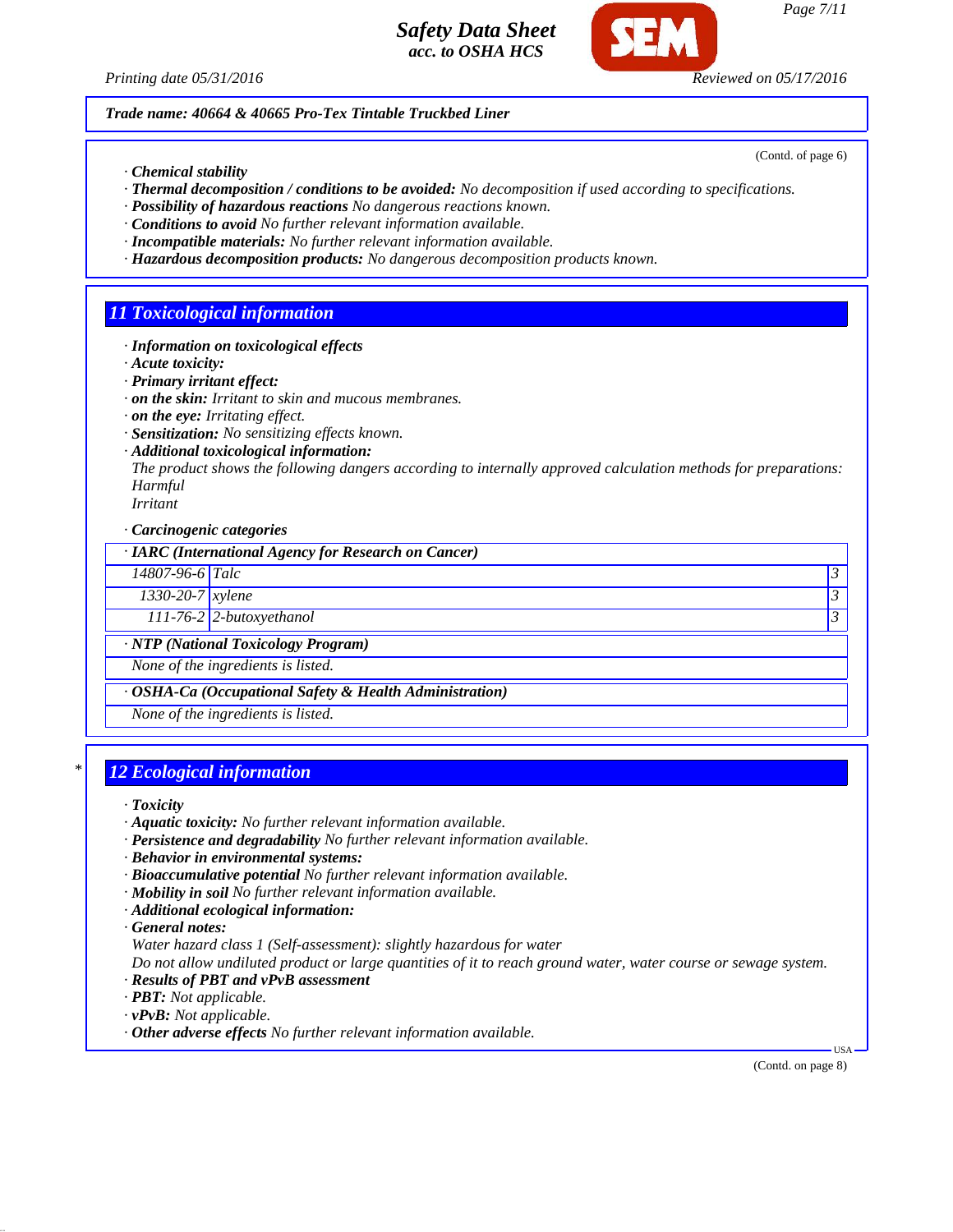*Printing date 05/31/2016 Reviewed on 05/17/2016*

**SEM** 

*Trade name: 40664 & 40665 Pro-Tex Tintable Truckbed Liner*

(Contd. of page 7)

# *13 Disposal considerations*

*· Waste treatment methods*

# *· Recommendation:*

*Must not be disposed of together with household garbage. Do not allow product to reach sewage system.*

- *· Uncleaned packagings:*
- *· Recommendation: Disposal must be made according to official regulations.*

*14 Transport info* 

| $\cdot$ UN-Number<br>· DOT, ADR, IMDG, IATA  | <i>UN1263</i>                      |  |
|----------------------------------------------|------------------------------------|--|
| · UN proper shipping name                    |                                    |  |
| $\cdot$ DOT                                  | Paint                              |  |
| $\cdot$ ADR                                  | 1263 Paint, special provision 640D |  |
| $·$ <i>IMDG, IATA</i>                        | <b>PAINT</b>                       |  |
| · Transport hazard class(es)                 |                                    |  |
| $\cdot$ <i>DOT</i>                           |                                    |  |
|                                              |                                    |  |
|                                              |                                    |  |
|                                              |                                    |  |
| · Class                                      | 3 Flammable liquids                |  |
| $\cdot$ <i>Label</i>                         | 3                                  |  |
| · ADR, IMDG, IATA                            |                                    |  |
|                                              |                                    |  |
| · Class                                      | 3 Flammable liquids                |  |
| $-Label$                                     | 3                                  |  |
| · Packing group                              |                                    |  |
| · DOT, ADR, IMDG, IATA                       | $I\!I$                             |  |
| · Environmental hazards:                     |                                    |  |
| · Marine pollutant:                          | N <sub>O</sub>                     |  |
| · Special precautions for user               | Warning: Flammable liquids         |  |
| · EMS Number:                                | $F-E, S-E$                         |  |
| · Stowage Category                           | B                                  |  |
| · Transport in bulk according to Annex II of |                                    |  |
| <b>MARPOL73/78 and the IBC Code</b>          | Not applicable.                    |  |
|                                              | (Contd. on page 9)                 |  |
|                                              |                                    |  |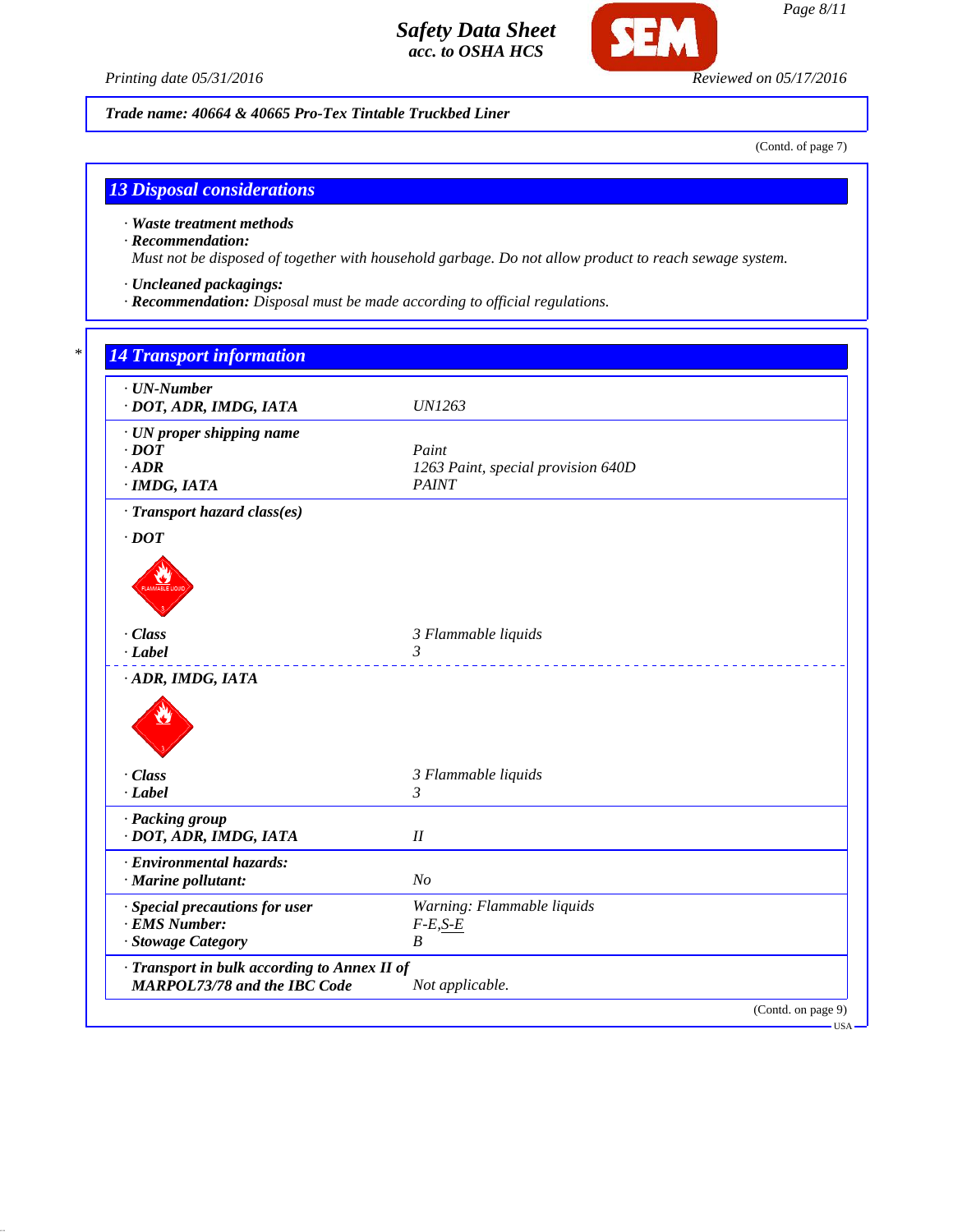

*Page 9/11*

*Printing date 05/31/2016 Reviewed on 05/17/2016*

*Trade name: 40664 & 40665 Pro-Tex Tintable Truckbed Liner*

|                                     | (Contd. of page 8)                               |
|-------------------------------------|--------------------------------------------------|
| · Transport/Additional information: |                                                  |
| $\cdot$ DOT                         |                                                  |
| $\cdot$ Quantity limitations        | On passenger aircraft/rail: $5 L$                |
|                                     | On cargo aircraft only: 60 L                     |
| $\cdot$ ADR                         |                                                  |
| $\cdot$ Excepted quantities (EQ)    | Code: E2                                         |
|                                     | Maximum net quantity per inner packaging: 30 ml  |
|                                     | Maximum net quantity per outer packaging: 500 ml |
| $\cdot$ IMDG                        |                                                  |
| $\cdot$ Limited quantities (LQ)     | 5L                                               |
| $\cdot$ Excepted quantities (EQ)    | Code: E2                                         |
|                                     | Maximum net quantity per inner packaging: 30 ml  |
|                                     | Maximum net quantity per outer packaging: 500 ml |
| · UN "Model Regulation":            | UN 1263 PAINT, SPECIAL PROVISION 640D, 3, II     |

# *\* 15 Regulatory information*

*· Safety, health and environmental regulations/legislation specific for the substance or mixture · Sara*

| vu u                          |                                                             |  |  |
|-------------------------------|-------------------------------------------------------------|--|--|
|                               | · Section 355 (extremely hazardous substances):             |  |  |
|                               | None of the ingredient is listed.                           |  |  |
|                               | · Section 313 (Specific toxic chemical listings):           |  |  |
| 14807-96-6 Talc               |                                                             |  |  |
|                               | <b>ACRYLIC RESIN</b>                                        |  |  |
| 1330-20-7 xylene              |                                                             |  |  |
|                               | 111-76-2 2-butoxyethanol                                    |  |  |
|                               | · TSCA (Toxic Substances Control Act):                      |  |  |
| 14807-96-6 Talc               |                                                             |  |  |
|                               | $67-64-1$ acetone                                           |  |  |
|                               | $\overline{123-86-4}$ n-butyl acetate                       |  |  |
|                               | $110-43-0$ heptan-2-one                                     |  |  |
|                               | 763-69-9 ethyl 3-ethoxypropionate                           |  |  |
| $\sqrt{1330 - 20 - 7}$ xylene |                                                             |  |  |
|                               | 77-58-7 dibutyltin dilaurate                                |  |  |
|                               | $111-76-2$ 2-butoxyethanol                                  |  |  |
|                               | 9038-95-3 OXIRANE, ME, POLYMER                              |  |  |
| · Proposition 65              |                                                             |  |  |
|                               | $\overline{\cdot}$ Chemicals known to cause cancer:         |  |  |
| $1330 - 20 - 7$ <i>xylene</i> |                                                             |  |  |
|                               | Chemicals known to cause reproductive toxicity for females: |  |  |
|                               | None of the ingredients is listed.                          |  |  |
|                               | (Contd. on page 10)                                         |  |  |
|                               | -USA ·                                                      |  |  |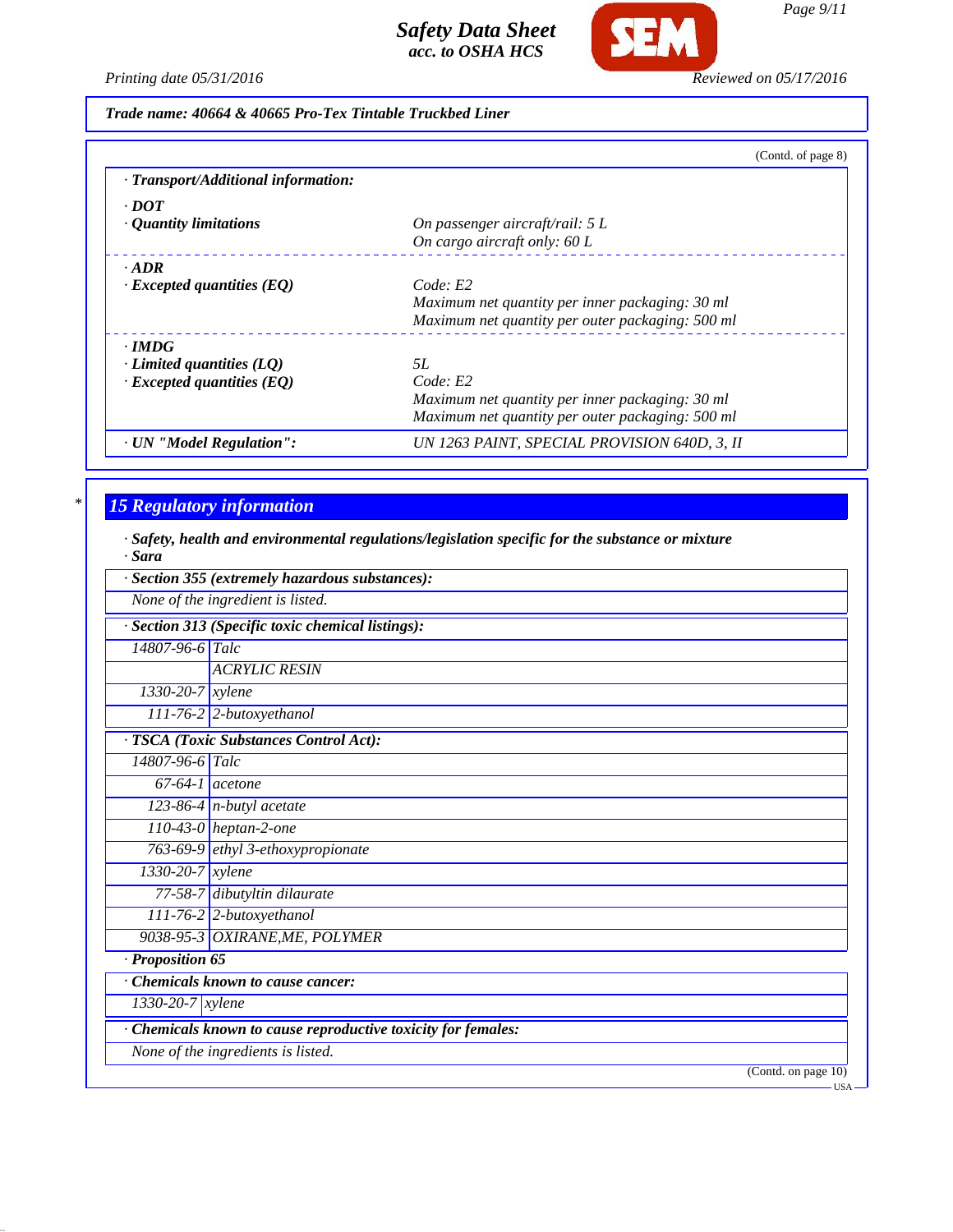

*Printing date 05/31/2016 Reviewed on 05/17/2016*

*Page 10/11*

## *Trade name: 40664 & 40665 Pro-Tex Tintable Truckbed Liner*

|                                                    |                                                                    | (Contd. of page 9) |
|----------------------------------------------------|--------------------------------------------------------------------|--------------------|
|                                                    | Chemicals known to cause reproductive toxicity for males:          |                    |
|                                                    | None of the ingredients is listed.                                 |                    |
|                                                    | Chemicals known to cause developmental toxicity:                   |                    |
|                                                    | None of the ingredients is listed.                                 |                    |
|                                                    | Cancerogenity categories                                           |                    |
|                                                    | · EPA (Environmental Protection Agency)                            |                    |
| $67-64-1$ acetone                                  |                                                                    |                    |
| $1330 - 20 - 7$ xylene                             |                                                                    |                    |
|                                                    | $111-76-2$ 2-butoxyethanol                                         | $N\!L$             |
| · TLV (Threshold Limit Value established by ACGIH) |                                                                    |                    |
| 14807-96-6 Talc                                    |                                                                    | A4                 |
| $67-64-1$ acetone                                  |                                                                    | A4                 |
| $1330 - 20 - 7$ <i>xylene</i>                      |                                                                    | A4                 |
|                                                    | 77-58-7 dibutyltin dilaurate                                       | A4                 |
|                                                    | $111-76-2$ 2-butoxyethanol                                         | A3                 |
|                                                    | · NIOSH-Ca (National Institute for Occupational Safety and Health) |                    |

*None of the ingredients is listed.*

*· GHS label elements The product is classified and labeled according to the Globally Harmonized System (GHS). · Hazard pictograms*



*· Signal word Warning*

|                              | · Hazard-determining components of labeling:                     |         |
|------------------------------|------------------------------------------------------------------|---------|
| <b>POLYESTER RESIN</b>       |                                                                  |         |
| heptan-2-one                 |                                                                  |         |
| Talc                         |                                                                  |         |
| acetone                      |                                                                  |         |
| · Hazard statements          |                                                                  |         |
|                              | H226 Flammable liquid and vapor.                                 |         |
| H302 Harmful if swallowed.   |                                                                  |         |
| H315 Causes skin irritation. |                                                                  |         |
|                              | H319 Causes serious eye irritation.                              |         |
|                              | H335 May cause respiratory irritation.                           |         |
| · Precautionary statements   |                                                                  |         |
| <i>P210</i>                  | Keep away from heat/sparks/open flames/hot surfaces. No smoking. |         |
| P <sub>24</sub> 1            | Use explosion-proof electrical/ventilating/lighting/equipment.   |         |
| P <sub>261</sub>             | Avoid breathing dust/fume/gas/mist/vapors/spray                  |         |
| P <sub>280</sub>             | Wear protective gloves / eye protection / face protection.       |         |
| P <sub>240</sub>             | Ground/bond container and receiving equipment.                   |         |
| P <sub>242</sub>             | Use only non-sparking tools.                                     |         |
| P <sub>243</sub>             | Take precautionary measures against static discharge.            |         |
| P <sub>264</sub>             | Wash thoroughly after handling.                                  |         |
| P <sub>270</sub>             | Do not eat, drink or smoke when using this product.              |         |
|                              |                                                                  | (Contd. |

on page 11)